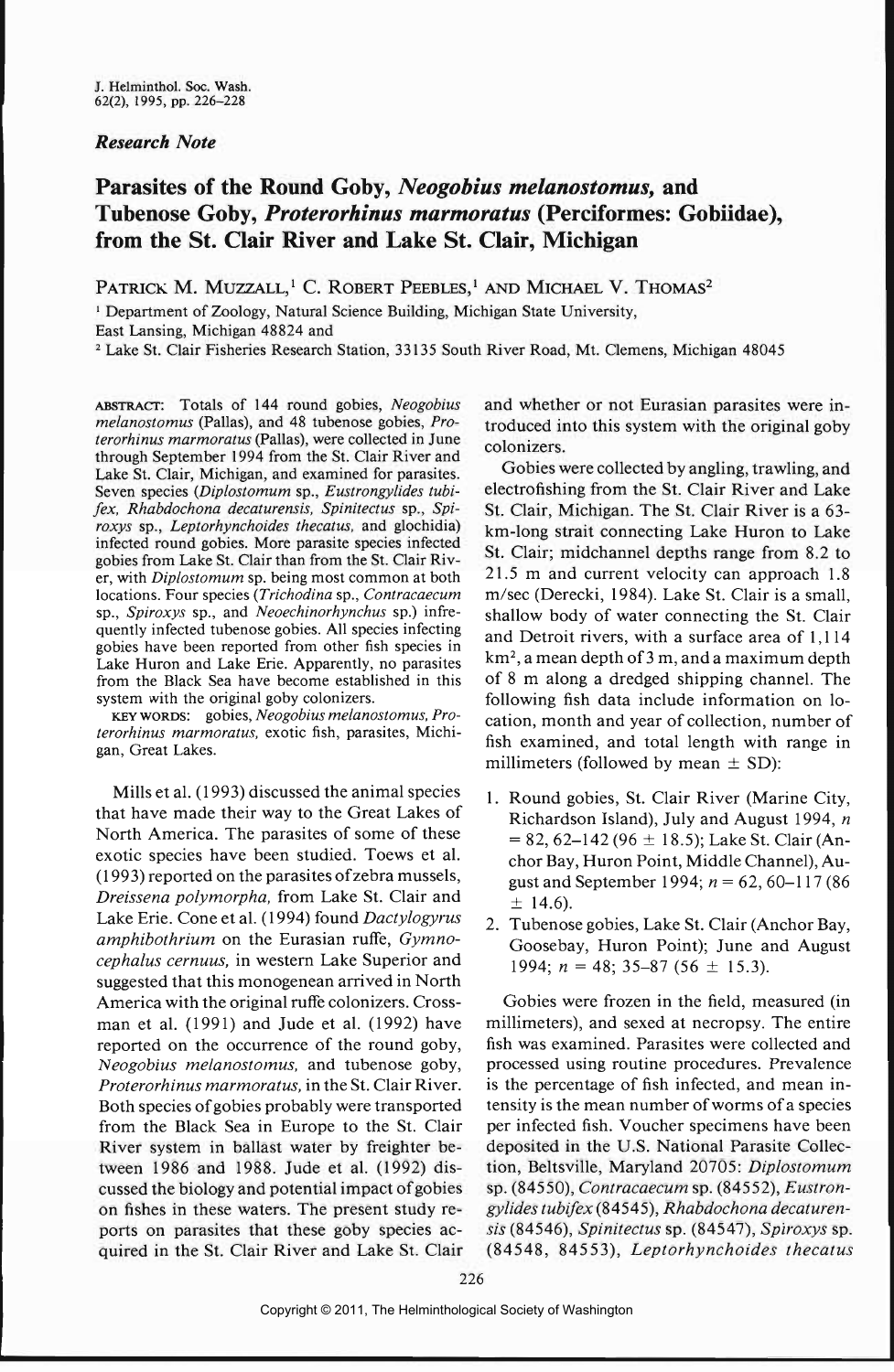| Parasite                   | St. Clair River<br>$(n = 82)$ |                        | Lake St. Clair<br>$(n = 62)$ |                        |                         |
|----------------------------|-------------------------------|------------------------|------------------------------|------------------------|-------------------------|
|                            | ${\bf P}$                     | $MI \pm 1SD$<br>(max.) | $\mathbf{P}$                 | $MI \pm 1SD$<br>(max.) | Site                    |
| Digenea                    |                               |                        |                              |                        |                         |
| Diplostomum sp.*           | 11                            | $1.6 \pm 0.7$<br>(3)   | 89                           | $9.8 \pm 16.1$<br>(82) | Lens                    |
| Nematoda                   |                               |                        |                              |                        |                         |
| Eustrongylides tubifex*    |                               |                        | $\overline{2}$               |                        | Encysted in mesenteries |
| Rhabdochona decaturensist  |                               |                        | 21                           | $4.0 \pm 5.0$<br>(16)  | Intestine               |
| Spinitectus sp.‡           |                               |                        | $\overline{2}$               | $\overline{2}$         | Intestine               |
| $Spiroxys$ sp.*            |                               |                        | 5                            |                        | Encysted in mesenteries |
| Acanthocephala             |                               |                        |                              |                        |                         |
| Leptorhynchoides thecatus* |                               |                        | $\overline{2}$               | 3                      | Encysted in mesenteries |
| Mollusca                   | $\cdot$                       |                        |                              |                        |                         |
| Glochidia*                 |                               |                        |                              |                        | Gills                   |

**Table 1. Prevalence (P), mean intensity (MI), and maximum number of parasites (max.) found in** *Neogobius melanostomus* **from the St. Clair River and Lake St. Clair, 1994.**

\* Larval or immature stages,

t Gravid females.

*\$* Immature females.

(84551), *Neoechinorhynchus* sp. (84554), and glochidia (84549).

The present study is the first report of parasites from naturalized gobies in the Great Lakes area. Ten (12%) of 82 round gobies from the St. Clair River and 55 (89%) of 62 round gobies from Lake St. Clair harbored 1 or more metazoan parasite species. A total of 7 species (2 from the St. Clair River and 6 from Lake St. Clair) infected round gobies (Table 1). Most helminth species were represented as larval or encysted stages. *Diplostomum* sp. was the most common parasite at each location. *Rhabdochona decaturensis* Gustafson, 1949, also commonly infected gobies from Lake St. Clair. The other parasite species were infrequent. There were no significant differences in prevalence (chi-square analysis, *P >* 0.05) and intensity (Student's *t*-test,  $P > 0.05$ ) of parasitism for *Diplostomum* sp. and *R. decaturensis* between female and male gobies. The round goby is a new host record for *R. decaturensis* and *Leptorhynchoides thecatus* (Linton, 1891) Kostylew, 1924.

*Diplostomum* sp. was the only species from round gobies shared between locations. The correlation coefficients for *Diplostomum* sp. intensity and host length were significant at the St. Clair River  $(r = 0.579, P < 0.05)$  and Lake St. Clair *(r* = 0.537, *P <* 0.01), indicating that *Di-* *plostomum* sp. intensity increased with host length. *Diplostomum* sp. had a higher mean intensity and a significantly higher prevalence (chisquare,  $\chi^2 = 35.9$ ,  $P < 0.005$ ) in round gobies from Lake St. Clair than from the St. Clair River. However, infected gobies from the St. Clair River had a significantly larger mean length  $\pm$  SD  $(112 \pm 18.1)$  than their counterparts (88  $\pm$  13.7) from Lake St. Clair (Student's  $t$ -test,  $t = 21.0$ ,  $P$ *<* 0.001). Therefore, fish length does not play a major role in this difference. *Diplostomum* sp. was more common in gobies from Lake St. Clair because the snail intermediate host probably was more common there.

Only 5 (10%) of the 48 tubenose gobies from Lake St. Clair were infected with 1 or more parasites. The protozoan, *Trichodina* sp., occurred on the gills of 1 goby from Anchor Bay. Two larval nematodes, *Spiroxys* sp., were encysted in the mesentery of another goby from Anchor Bay. Two other larval nematodes, *Contracaecum* sp., and 1 acanthocephalan, *Neoechinorhynchus* sp., were encysted in the livers of 3 tubenose gobies from Goosebay.

Gobies from each location had a varied diet. Amphipods, isopods, and ostracods often were found in tubenose gobies. Zebra mussels, fingernail clams, snails, amphipods, chironomids, and caddisfly larvae were present in round gobies.